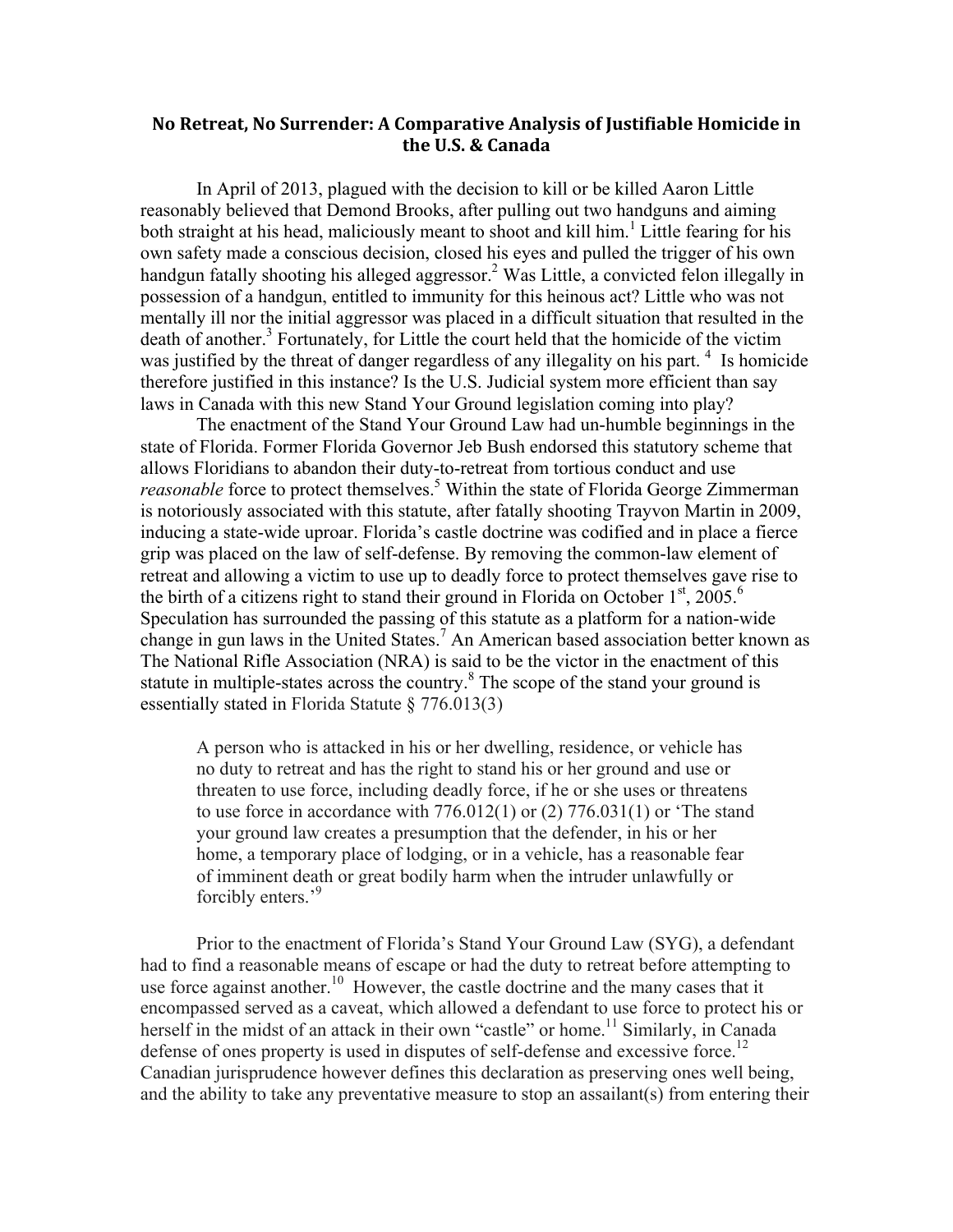"castle."<sup>13</sup> Canada's law insinuates that the homeowner take all necessary precautions to avoid deadly force if possible. The elements that satisfy this doctrine are mentioned here

Ontario jurisprudence has recognized that in a claim of self-defence, extraordinary circumstances exist when a person is on his or her own property. In *R. v. Antley*<sup>14</sup> the majority of this court held that an accused person who is assaulted while 'on his own property' is not required to retreat from the home. Rather, "far from retreating he would have been entitled . . . to use such force as was necessary to remove the complainant therefrom."<sup>15</sup>

In *Semayne,* Lord Coke's opinion sheds light on the origins of the castle doctrine mentioning "... the house of everyone is to him as his castle and fortress, as well for his defence against injury and violence, as for his repose." <sup>16</sup> Lord Coke defines ones home as a fortress that if threatened by another is owed protection by the true owner.<sup>17</sup> It seems what both laws have in common is the justification of homicide on the part of a sometimes unsuspecting defendant. As ludicrous at it may seem to some, even homicide may be deemed necessary in today's society to shield many from potential aggressors. However, a significant distinction between SYG and Canada's self defense laws merely seems to be how a 'victim' chooses to protect themselves from an imminent threat of death or great bodily harm.

In 2010 this statue made headlines when Ontario resident Ian Thomson was arrested for defending himself against intruders attempting to burn him alive.<sup>18</sup> Thomson, a new resident to a rural Ontario suburb, did not know he had the " . . . proverbial neighbor from hell . . ." living next door to him.<sup>19</sup> Thomson became subject to death threats and the victim to theft all at the hands of his new neighbor who also had an extensive criminal record.<sup>20</sup> In August 2010, masked intruders surrounded Thomson's home with ignited Molotov cocktails<sup>21</sup> and lobbing them through his windows.<sup>22</sup> Thomson, an experienced firearms instructor, fired three shots from his .38 caliber revolver with no intention to kill the intruders, but merely to scare them off his property.<sup>23</sup> Following this ordeal Thomson, believed that he faced a short litigation process because he was rightfully defending his property from intruders. However Thomson could not fathom that the mere act of protecting himself would span out in court for two and a half-years.<sup>24</sup>

In both Thomson and Aaron Little's cases they were placed in unfavorable situations, which were either to succumb to their aggressor's threats or retaliate. Both Canada and The United States have laws that govern how a person should act in a situation where they are forced to defend themselves. Many critics have found that the extremity of SYG makes other countries self-defense laws look pale in comparison.<sup>25</sup> Perhaps it is to soon to determine whether or not the Canadian judicial system will adopt additional forms of justifiable homicide, such as the SYG law. The negative backlash over the SYG legislation, especially in states such as Florida, might serve as a deterrent for enacting such legislation in other countries. The "presumption of fear and imminent bodily harm<sup>326</sup> by another seems as though it will never fully dissipate from today's society, and both U.S. and Canadian governments are beginning to outline how someone who is defending themselves truly can get away with the murder of another.